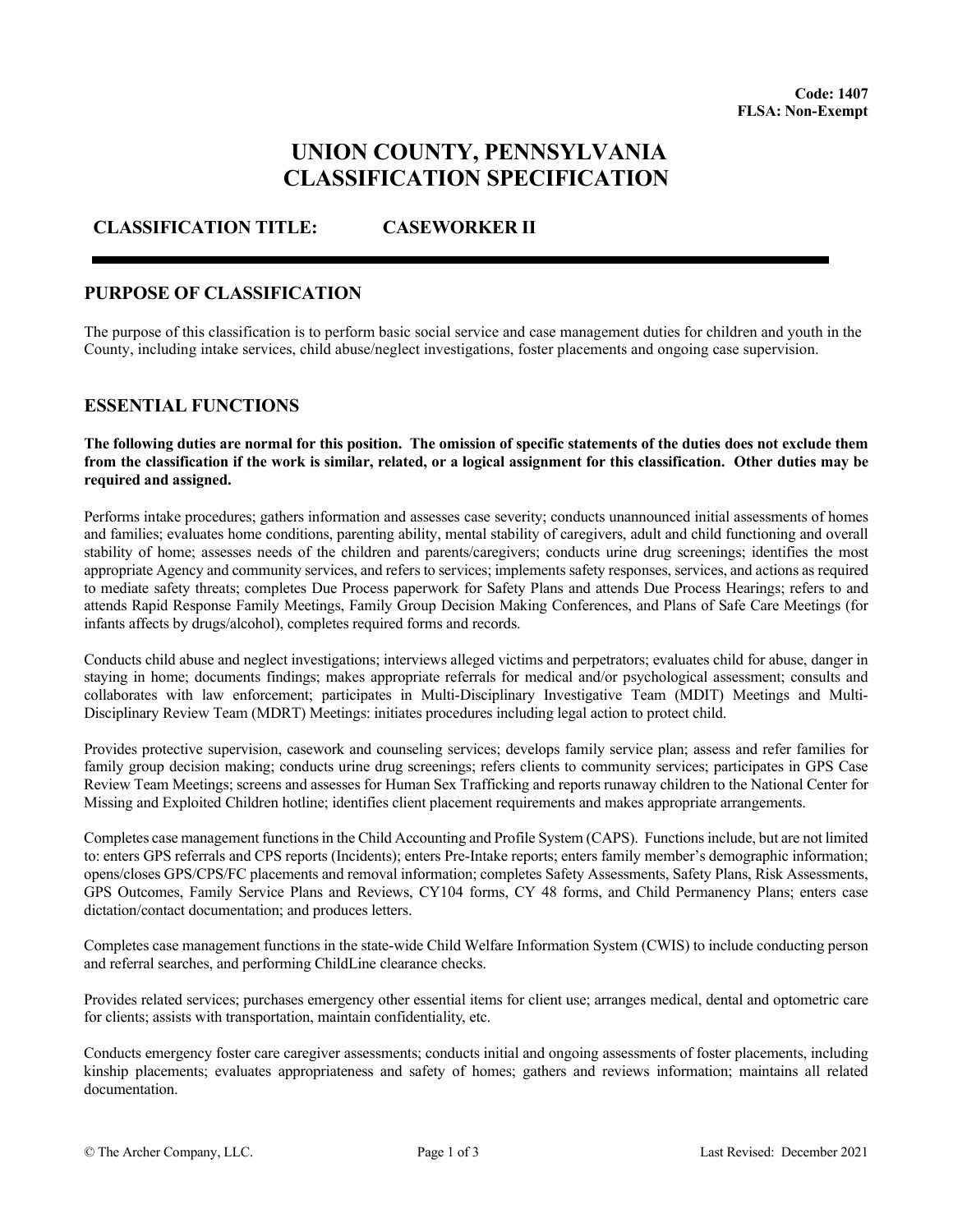Maintains regular contact and engagement with clients, families (including non-custodial parents), attorneys, school personnel, police departments, medical care providers and other interested/involved parties; conducts family finding activities which include searches, interviews, and mapping; maintains high-level knowledge of drugs and drug culture; explains and interprets client and family member rights, legal petitions, service plans, and client progress; answers questions/concerns; compiles information from various interested/involved parties; conducts case progress conferences; supervises and/or monitors visitation between parent(s) and child(ren).

Prepares all case related documentation, including case chronologies, social histories, family service plans and amendments, correspondence, case notes, reports and other required documentation as required by local, state or federal policies.

Participates in on-call rotation. Conducts emergency evaluations and takes appropriate action; contacts appropriate authorities for law enforcement intervention or emergency court order; arranges emergency foster care placement as needed.

Participates in various meetings; schedules and/or attends permanency planning meetings, individual service plan team meetings, treatment team meetings, staffing, hearing prep meetings, etc.

Participates in court ordered activities; attend dispositional/permanency hearing; provides testimony; conducts court-ordered adoption or custody studies; gathers and presents information for dependency petitions, adjudication, disposition and permanency reviews, refers to the Interstate Compact for the Placement of Children (ICPC) when seeking placement with relatives out of state; uploads and receives ICPC reports via DocuShare; provides courtesy supervision for out-of-state children placed in our County and gathers information regarding the Indian Child Welfare Act (ICWA) and if needed; contacts the Native American Tribes to confirm membership.

Prepares or completes various forms, reports, correspondence, charts, spreadsheets, intake and update forms, safety assessments and plans, risk assessments, interstate compacts, foster care forms, family service plans and amendments, health information, or other documents.

Receives various forms, reports, correspondence, logs, policies, procedures, directories, reference materials, bulletins, medical records and reports, academic records and reports, psychological reports, legal briefs, police reports, training manuals, drug test results, internet, policies and procedures, rules, regulations, codes, ordinances and laws, safety assessment manuals, out of home care manuals, or other documentation; reviews, completes, proofreads, processes, forwards or retains as appropriate.

Communicates with supervisor, County employees, children, parents and guardians, attorneys, school personnel, therapists, medical personnel, law enforcement personnel, outside agencies, the public, and other individuals as needed to coordinate work activities, review status of work, exchange information, or resolve problems.

Maintains a comprehensive, current knowledge of applicable laws/regulations; maintains an awareness of new products, methods, trends and advances in the profession; reads professional literature; maintains professional affiliations; attends workshops and training sessions as appropriate.

Operates a personal computer, general office equipment or other equipment as necessary to complete essential functions, to include the use of word processing, spreadsheet, database, or other system software.

## **ADDITIONAL FUNCTIONS**

Assists in coordination and distribution of holiday and school charity programs.

Performs other related duties as required.